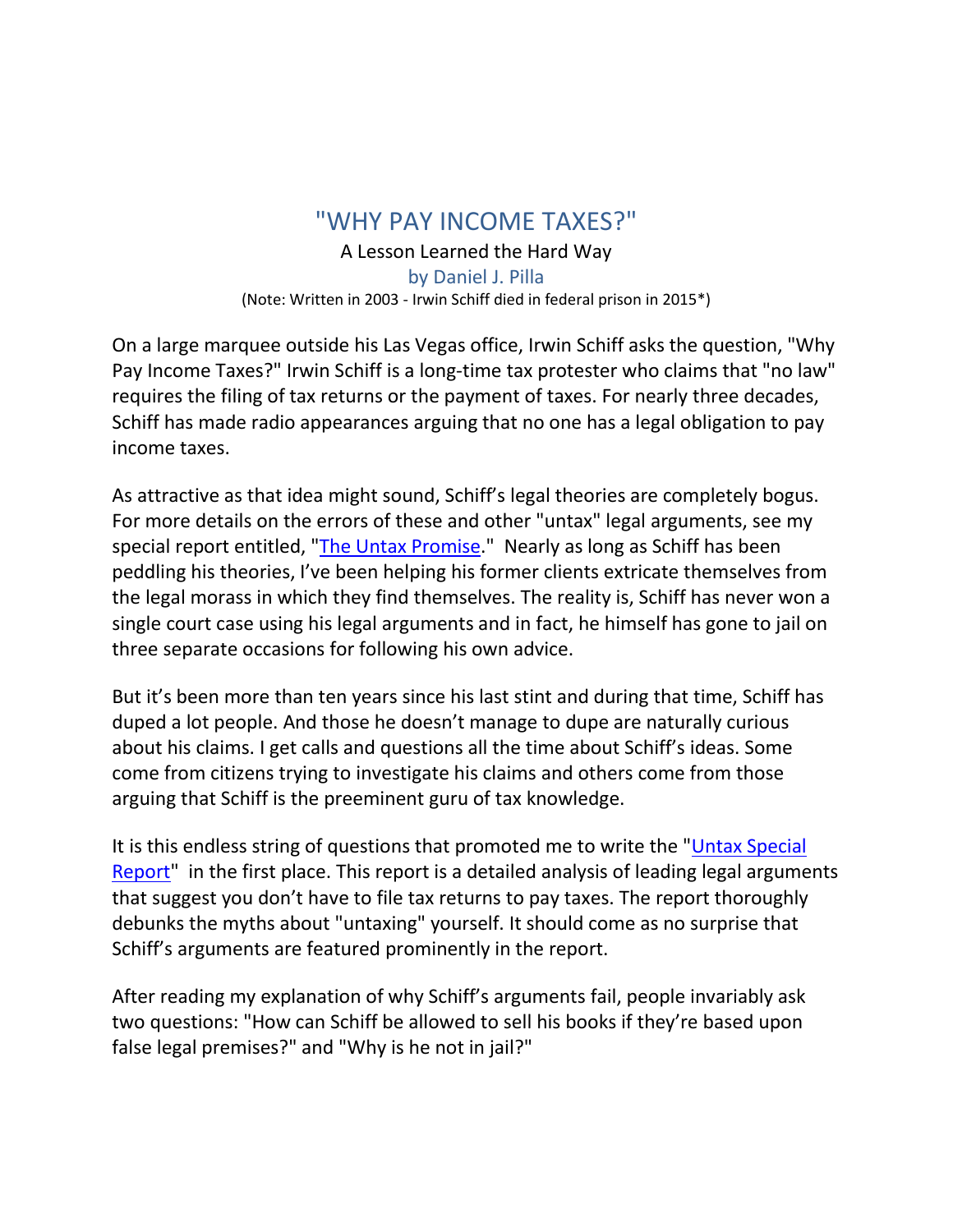These are reasonable questions, especially for those who don't realize that Schiff is not without his legal problems, both with the IRS and others. As I already stated, he did three separate stints as a compulsory guest of the federal government. He has tax assessments against him for unpaid income taxes well in excess of two million dollars. He's had untold amounts of money levied from his bank accounts over the year and the Justice Department is aggressively pursuing collection action against him.

As if all that's not enough, he's had several civil scrapes with clients and others, over his claims. In a recent suit by one former client, Mr. Steven Swan, a suit alleges fraud and deception in connection with the bogus tax advice that landed Swan hip-deep in IRS trouble. Schiff's response to questions about the merits of Swan's lawsuit speaks volumes about whether Schiff believes his tax scam really works. Schiff is quoted as saying, "If I told (Swan) to go rob a bank, would he do it? What is he, an idiot?"

But that Schiff is still "on the loose" and continuing to dupe people with his scam sends the message that he's getting away with something, even if he himself thinks you're an idiot for following his advice. So in fairness, let's answer the two questions identified above.

My answer to the first question is simple. We have a First Amendment that protects free speech. You can't go to jail just for writing a book. That is not to say, however, that the First Amendment gives you carte blanch to say anything you wish, free of ramifications. It does not. Swan's civil suit against Schiff will ultimately prove that.

But even in the face of the First Amendment, the Justice Department has obtained a preliminary injunction against Schiff, preventing him from continuing to market his tax scams. The suit was filed under the authority of code section 6700, which gives the court the authority shut down those marketing "abusive tax shelters." At the very least, Schiff's program is an abusive tax shelter.

My answer to the second question, "Why is he not in jail?" is just as simple: Give it time. As usual, my predictions about the fate of those pushing these tax scams have come to pass.

For some time, I've known that Schiff was the target of yet another IRS criminal investigation. This time, they really mean business. On February 10, 2003, fifteen armed IRS investigators showed up at Schiff's Las Vegas office with a search warrant. Several hours later, the agent's drove off with a moving van loaded with dozens of boxes constituting the contents of Schiff's office.